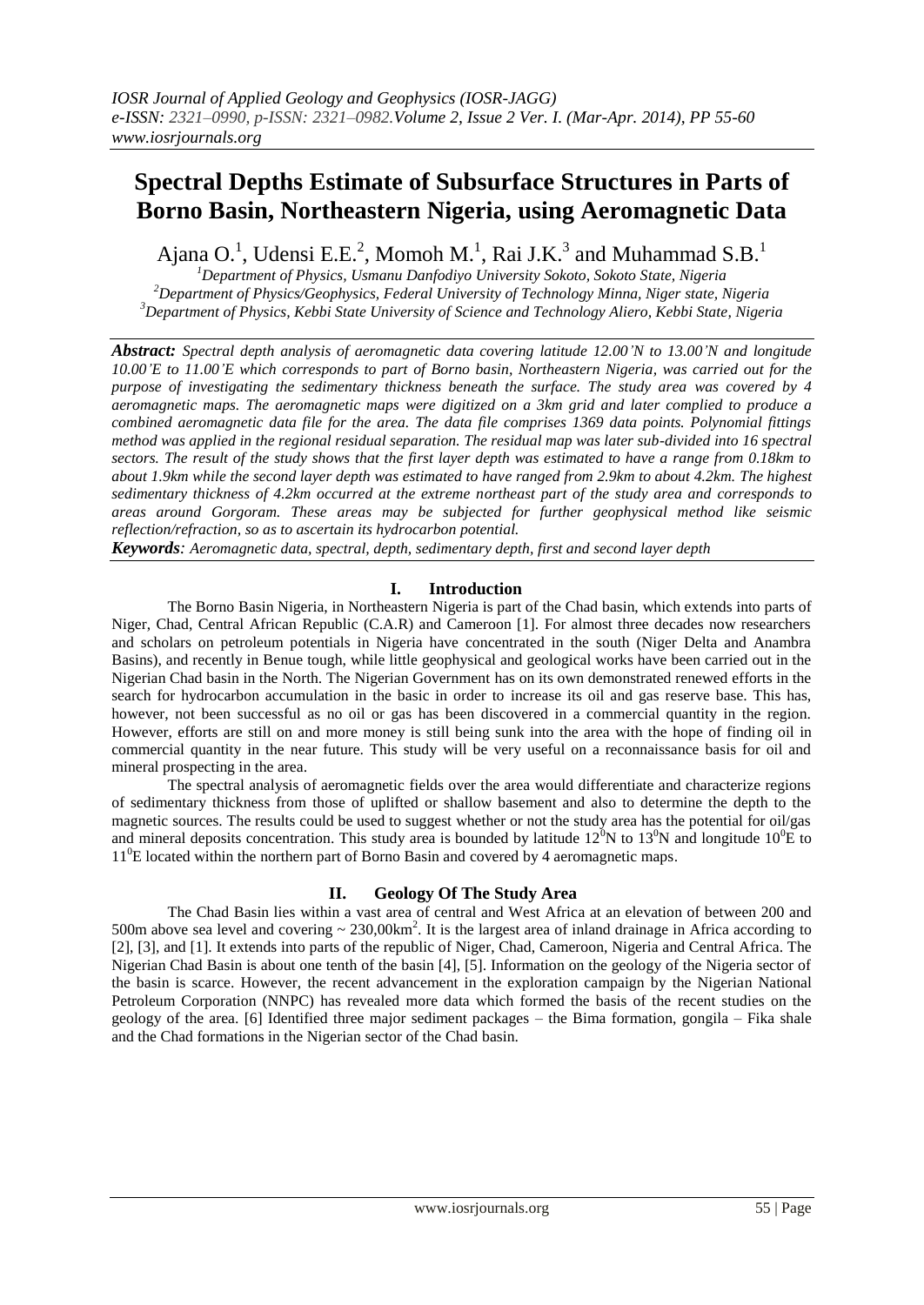

**Figure1**: General Geology map of Nigeria showing the location of the study area. Adopted from [7].

## **III. Materials And Method**

The aeromagnetic dataset used for this study was obtained from the Nigerian Geological Survey Agency as a part of the nation – wide aeromagnetic survey between 1974 and 1980. The magnetic data were collected at a normal flight altitude of 154.2m along approximately N-S flight lines spaced 2km apart. The study area is covered by four aeromagnetic maps of total field intensity in  $\frac{1}{2}$ <sup>0</sup> by  $\frac{1}{2}$ <sup>0</sup> sheets on a scale of 1:100,000. The magnetic values were plotted at 10nT interval. The actual magnetic values were reduced by 25,000 gammas before plotting the contour maps. A correction based on the International Geomagnetic Reference Field, IGRF, dated January 1, 1974 was included in all the maps. The aeromagnetic maps were digitized along flight lines with a spacing of 500m and the intersection points were picked and contoured using software.

Digitalization of data is followed by separation of aeromagnetic data. Here, a linear trend surface was fitted on to the digitized aeromagnetic data by a multiple regression technique for the purpose of removing the regional magnetic gradient. The linear surface so fitted was removed from the digitized data so as to obtain the residual anomaly data which was used to construct residual anomaly map.

The data were then transformed into regular grid using computer software surfer 8 which carried out interpolation of data and contoured the anomalies (total magnetic intensity and residual).

The residual anomaly was subjected to spectral analysis. This method of analysis has been widely used by several authors [8, 9, 10, and 11] to determine the depths of magnetic anomalies.

Fig. 2 and 3 are the total magnetic intensity map of the study area and the residual magnetic map of the study area respectively.



**Figure 2:** Total magnetic intensity map of the study area (contour interval  $\sim 20$ nT).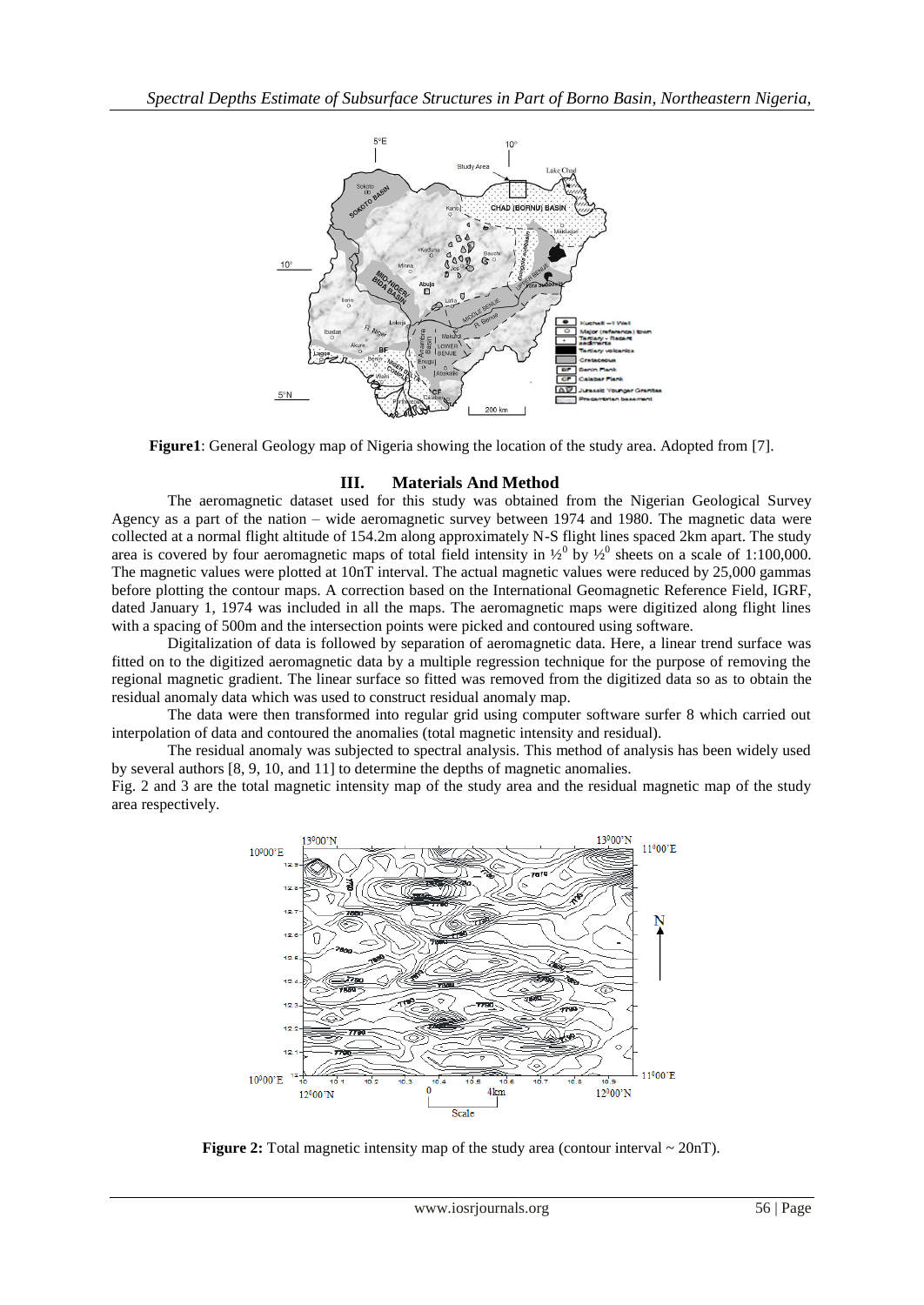

**Figure 3:** Residual anomaly map of the study area (contour interval  $\sim 20nT$ ).

#### **IV. Spectral Analysis**

The spectral analysis of the residual field data was used to determine the depth to the buried magnetic sources within the subsurface of the study area. [6] developed a 2–D spectral depth determination method. Their model assumes that an uncorrelated distribution of magnetic sources exists at a number of depth intervals in a geological column. The Fourier transforms of the potential field due to a prismatic body has a broad spectrum whose peak location is a function of the depth to the top and bottom surface and whose amplitude is determined by its magnetization.

For a bottomless prism, the spectrum peak at the zero wave number according to the expression:

 $F(\omega) = e^{-h\omega}$ 

Where  $\omega$  is the angular wave number in radian/ground – unit and h is the depth to the top of the prism. For a prism with top and bottom surface, the spectrum is:

$$
F(\omega) = e^{-h_t\omega} - e^{-h_b\omega}
$$

(2)

(1)

Where  $h_t$  and  $h_b$  are the depths to the top and bottom surface respectively. As the prism bottom moves closer to the observation point at surface, the peak moves to a higher wave number. The effect of increasing the depth is to shift the peak to a lower wave number [8].

Because of these characteristics, there is no way to separate the effect of deep sources from shallow sources of the same type by using wave number filters. The sources can only be separated if the deep sources have greater amplitude or if the shallow sources have less depth extent [12]. When considering a line that is long enough to include many sources, the log spectrum of this data can be used to obtain the depth to the top of statistical ensembles of sources using the expression:

$$
LogE(k) = 4\pi h k \tag{3}
$$

Where h is the depth in ground – unit and k is the wave number in cycles/ground- unit. The depth of an ensemble of sources can be determined by measuring the slope of the energy (power) spectrum and dividing by  $4\pi$ .

Computer software was used to generate the energy frequency plots and the slopes. From the slopes of the plot, the first and the second magnetic sources depth was respectively estimated using the expression:

$$
Z_1 = -\frac{m_1}{4\pi}
$$
(4)  

$$
Z_2 = -\frac{m_2}{4\pi}
$$
(5)

Where  $m_1$  and  $m_2$  are slopes of the first and second segments of the plots while  $Z_1$  and  $Z_2$  are first and second depths respectively (TABLE 1). Contour maps and surface plots of the first layer magnetic source  $(Z_1)$ and second layer magnetic sources  $(Z_2)$  were also obtained using suffer 8 computer software.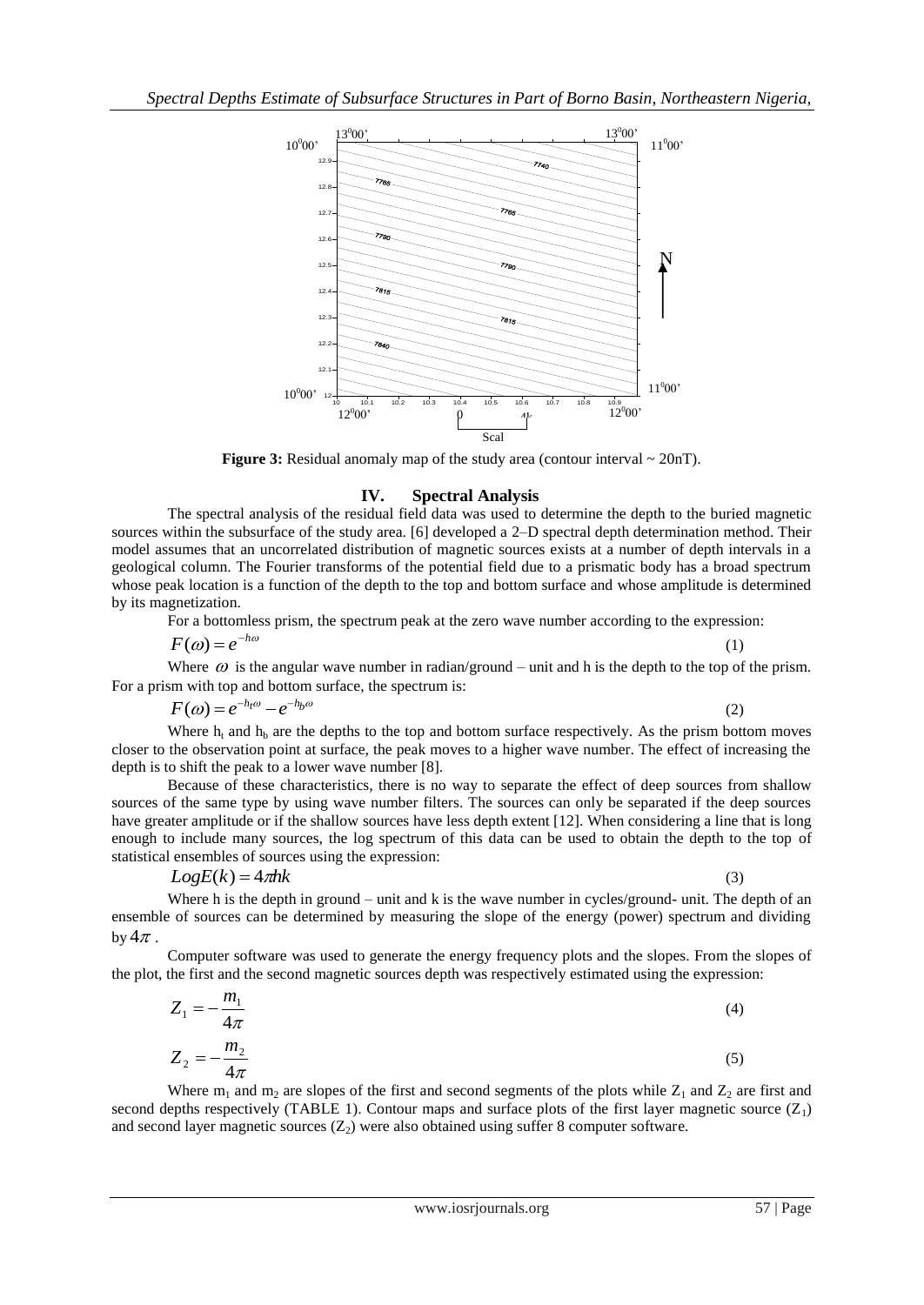### **V. Results**

Table 1 shows the estimated magnetic source for both the shallow sources (depth 1) and deeper sources (depth 2). Equation (4) and (5) shows the relationship between the depth (h) to the basement and the decay slop (m) of the energy spectrum. The first layer depth  $(Z_1)$  varies in thickness from 0.18km minimum to 1.9km maximum and the second layer depth  $(Z_2)$  varies in thickness from 2.9km minimum to 4.2km maximum. Theses depths are in conformity with the deductions of [1], [3], [13], [14], where depths of up to 5km where subsequently proven from seismic refraction data. Fig.  $4(a)$  shows the first layer  $Z_1$  depth contoured at an interval of 10m vertical and horizontal axes. The contours are more concentrated at the Northwest part of the map. This is likely to subsurface magnetic materials. Fig. 4(b) shows the surface plot of the first magnetic layer. Fig. 5(a) show the second layer  $Z_2$  depth contoured at an interval of 10m vertical and horizontal axis. Fig. 5(b) shows the surface plot of the second magnetic layer. The layer dips towards the Northwest and has a minimum thickness of 2.9km and a maximum thickness of 4.2km. This depth may be attributed to magnetic rocks that are emplaced or intruded into the basement underlying the sedimentary basin. Also, intra-basement features such as fractures could equally contribute to sources that accounted for the second layer depth. This depth thus represents a depth to the underlying magnetic basement rock within the study area which also represents the average thickness of the sedimentary pole within the study area.



**Figure 4:** (a) Contour map of 1<sup>st</sup> layer magnetic source. (b) Surface map of shallow magnetic source depth.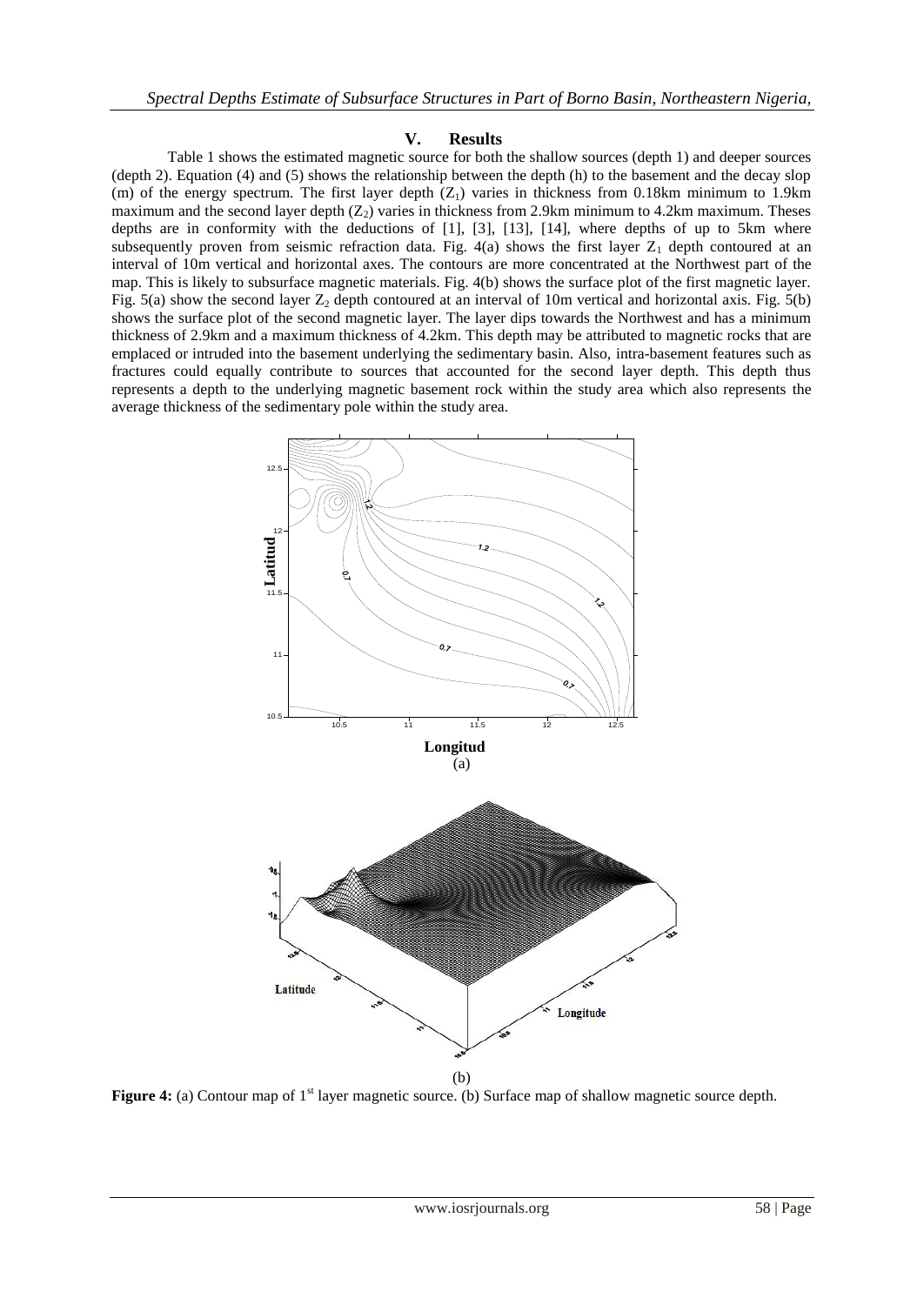|              | <b>Table 1:</b> Estimated depth of the shallow (depth) magnetic sources in Km |          |            |           |
|--------------|-------------------------------------------------------------------------------|----------|------------|-----------|
| <b>Block</b> | Longitude                                                                     | Latitude | $Z_1$ (km) | $Z_2(km)$ |
|              | 10.25                                                                         | 12.25    | 0.90       | 2.90      |
|              | 10.75                                                                         | 12.25    | 1.50       | 3.50      |
|              | 10.25                                                                         | 12.75    | 1.90       | 3.90      |
| 4            | 10.50                                                                         | 12.75    | 1.38       | 4.50      |
|              | 10.50                                                                         | 12.25    | 0.18       | 3.30      |
| 6            | 10.50                                                                         | 12.75    | 1.70       | 4.20      |
|              | 10.50                                                                         | 12.50    | 1.24       | 3.74      |
| 8            | 10.25                                                                         | 12.50    | 0.90       | 3.40      |
| 9            | 10.75                                                                         | 12.50    | 1.34       | 3.88      |
| 10           | 10.13                                                                         | 12.50    | 0.71       | 3.25      |
| 11           | 10.38                                                                         | 12.50    | 0.96       | 3.50      |
| 12           | 10.63                                                                         | 12.50    | 1.26       | 3.80      |
| 13           | 10.88                                                                         | 12.50    | 1.36       | 3.90      |
| 14           | 10.63                                                                         | 12.50    | 0.49       | 3.03      |
| 15           | 11.00                                                                         | 13.00    | 0.66       | 3.20      |

16 11.00 13.00 1.41 3.95



**Figure 5:** (a) Contour map of second layer magnetic source (b) Surface map of deeper magnetic source depth

### **VI. Conclusion**

Hydrocarbon presence and its potential is usually enhanced by the thickness of the sediment of the basin and also the kind of geological structures existing within the basement that form traps for oils and gas. The result revealed two major magnetic horizons under the area; the shallow magnetic sources represented by high frequency segment of the spectrum  $Z_1$ , while the deeper magnetic sources are represented by low frequency segment of the spectrum  $Z_2$ .

The highest sedimentary thickness obtained in the area with spectral analysis is 4.2km. This highest sedimentary thickness was found at the Northeastern part of the study area. This area of high sedimentary thickness should be the target for further exploration.